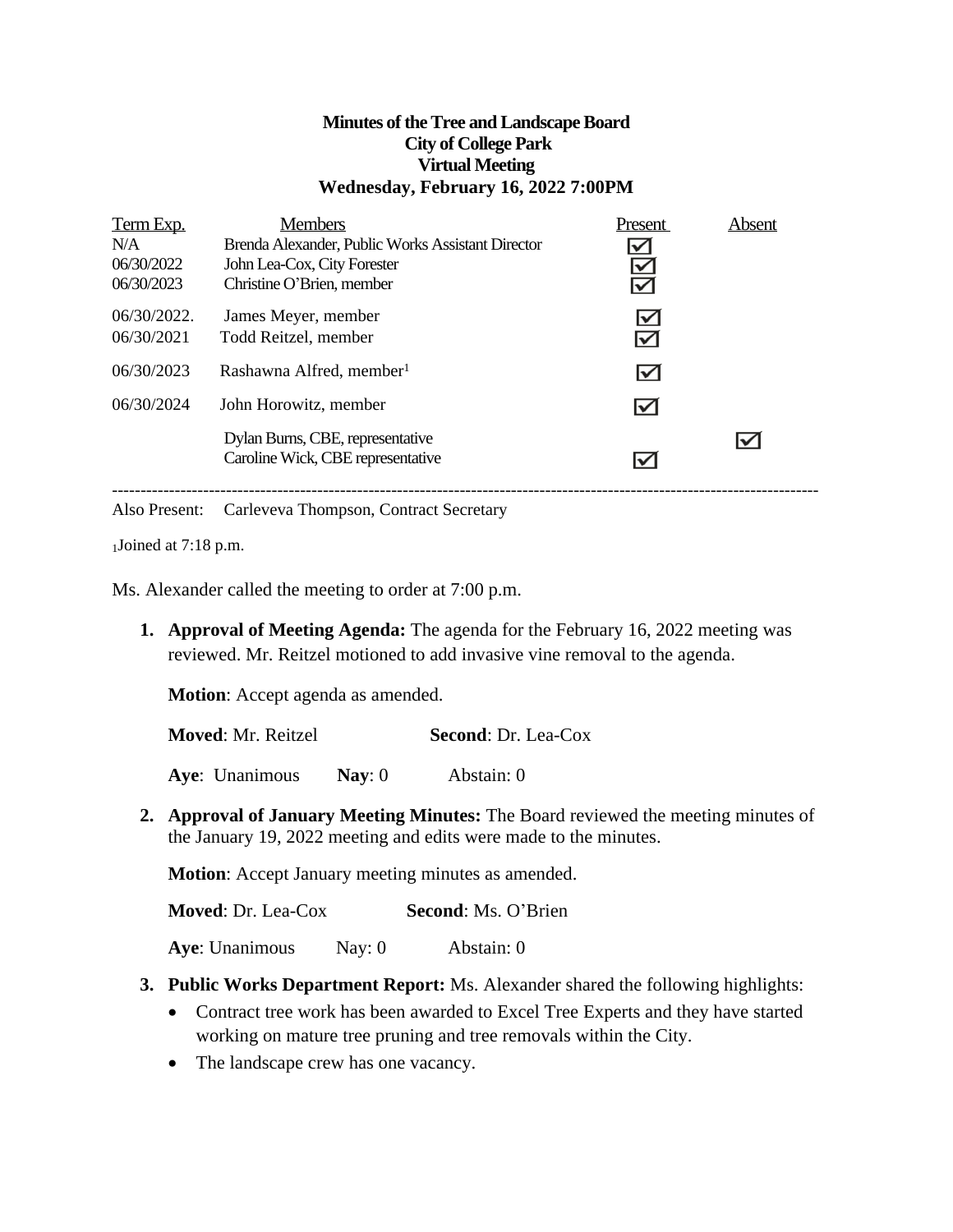- Crews are continuing to work on tree pruning for street and sidewalk clearance. They are working in Berwyn and North of 193 on the east side of Rhode Island Ave.
- 4 Bradford Pear trees were removed in Berwyn Park by MNCPPC earlier this month and replacement trees will be planted this Spring.
- Currently working on the FY23 budget and planning to include request for funding for an urban forest master plan, a tree canopy assessment and for private tree planting and maintenance.
- **4. CBE Report:** Ms. Wick shared the following highlights:
	- The Green Awards were presented to Renee Domogauer and Catherine Oberfield.
	- Continuing to work on labeling of the trees along the Trolley Trail.
	- Planning to paint two storm drains in May. One in North College Park and another in Lakeland.
	- The upcoming event in April is "No mow month" in which residents can sign up with the City to not mow their lawns in the month of April in support of pollinators.

### **5. New Business**

a. Recommendations to Council

The Council will re-visit the Board's recommendations for a tree ordinance and this is scheduled for the Council's April 19th meeting.

b. Invasive vine removal

Mr. Reitzel informed the Board of Takoma Tree Savers, which is a neighborhood group in Takoma Park that conducts removal of invasive vines. There is a program in Baltimore City and Montgomery County also has a program called Weed Warriors. Within the City, the Calvert Hills Green Team conducts removal of invasive vines. Dr. Lea-Cox suggested invasive vine removal as a Good Neighbor Day activity that could involve University of Maryland students.

The Board discussed City neighborhood groups to help with invasive vine removal and ways to inform City residents of these groups. Mr. Reitzel will invite the Calvert Hills Green Team to the next TLB meeting to learn more about their program.

### **6. Old Business**

a. Free Tree Giveaway

Ms. Alexander provided an update that 77 requests for free trees has been received to date and majority of the requests are for 2 trees. Dr. Lea-Cox, Mr. Reitzel and Mr. Horowitz volunteered to help with the free tree giveaway on April 23rd.